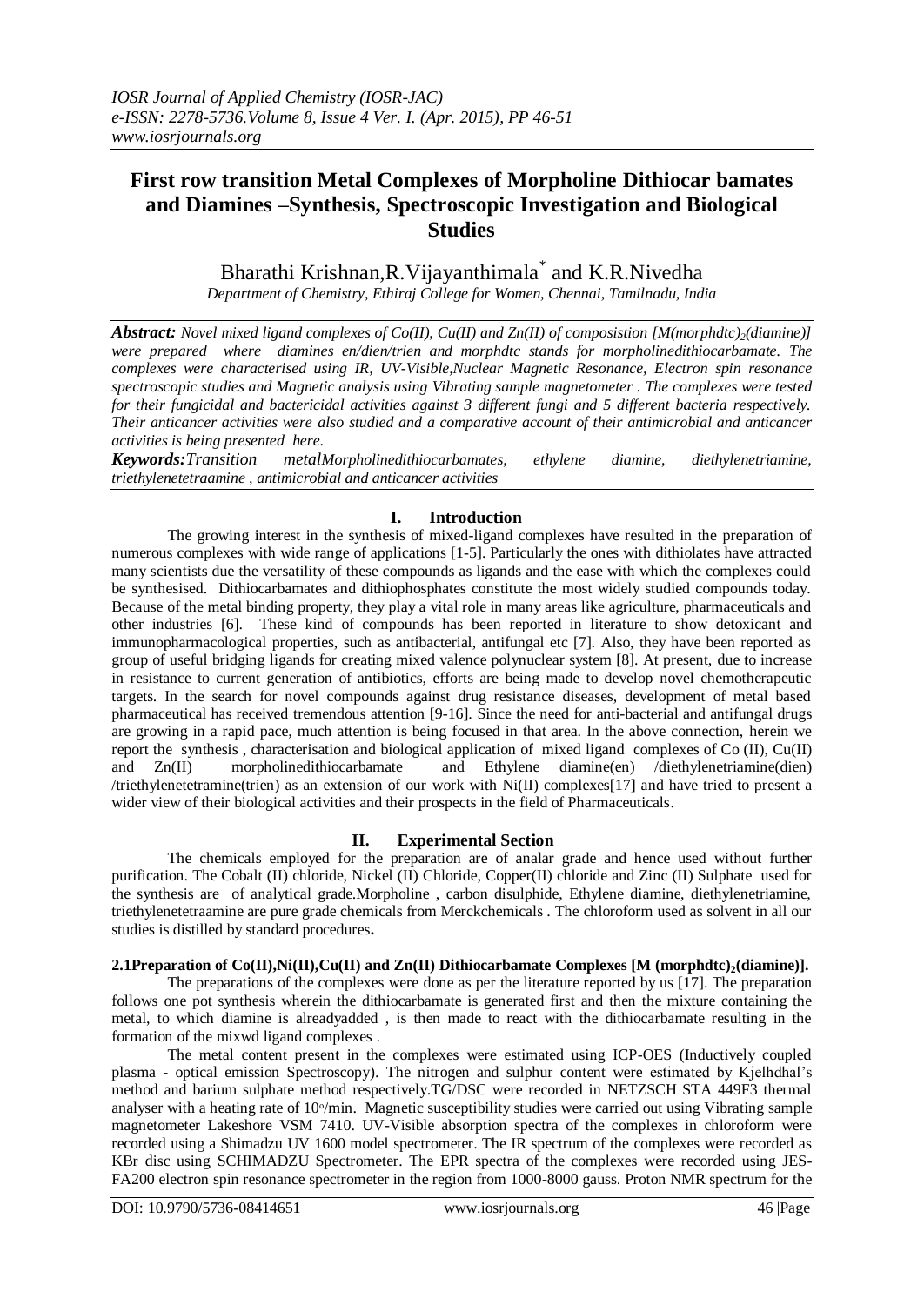diamagnetic complexes were recorded using Bruker AVANCE III 500 MHz (AV 500) multi nuclei solution NMR Spectrometer. The bactericidal and fungicidal activities of the complexes were studied by agar disc diffusion method. The anti-cancer activities were studied using the MTT assay method.

### **III. Results and discussions**

All the complexes were found to be soluble in Chloroform, soluble in hot DMSO , partially soluble in alcohol and DMF and insoluble in water .All the complexes except Zinc prepared were found to be coloured (cobalt –Green, Nickel-Green and Copper- Brown)and stable at room temperature.The introduction of diamines resulted in an increased Shelf life of the complexes unlike the earlier reports on simple dithiocarnbamate complexes. The elemental analysis data on the complexes (furnished in Table-1) confirms the proposed composistion. The molarconductances of the complexes at a concentration of about  $10^{-3}M$  in chloroform solution were found to be 5 to 10 Ohm<sup>-1</sup>cm<sup>2</sup>mol<sup>-1</sup> indicating the non electrolytic nature of the complexes. The IR spectral data of all the complexes are furnished in Table -2. The band around 3400 cm<sup>-1</sup> confirms the presence of  $-NH<sub>2</sub>$  groups of the diamine. The band in the region around 2960cm<sup>-1</sup> and 2850 cm<sup>-1</sup> indicate the C-H stretching of morpholine and diamine respectively. The presence of an intense band around 1301-1354 cm<sup>-1</sup> confirms the presence of N-C bond. The apearence of two bands in the region around 1015 and 880 cm<sup>-1</sup> is an evidence for the coordination of the dithiocaramate ligand in bidentate and, monoionic mode. Morpholine presents some additional peaks at 1320 cm−1, 1150 cm−1, and 600 cm−1 related to its ether group in all the complexes [18].The electronic spectral data of the complexes are in the Table -2 .The Co (II) complexes had three peaks in the regions 631, 495 and 325 nm. The threetransistions are assigned to  $T_{1g}(F)$  ------ $\rightarrow$   $T_{2g}(F)$ ,  $T_{1g}(F)$  ---- $>^4A_{2g}(F)$  and  ${}^{4}T_{1g}(F) \longrightarrow {}^{4}T_{1g}(P)$ , that are usually expected in case of high spin octahedral geometry[19]. The Ni(ii) complexes had three bands , one band in the region425-450nmand two bands in 380-400nm. These bands can be assigned to the three spin-allowed transitions  ${}^3A_{2g}(F) \cdots \rightarrow {}^3T_{2g}(F)$ ,  ${}^3A_{2g}(F) \cdots \rightarrow {}^3T_1g(F)$  and  ${}^3A_{2g}(F) \cdots$  $\rightarrow$ <sup>3</sup>T<sub>1g</sub>(P), characteristic of octahedral Ni(II).[20]. Virtually all the complexes of copper (II) are either blue or green in colour, but there are exceptions caused by strong ultraviolet charge-transfer band tailing off into the blue end of the visible spectrum which cause the substance to appear red or brown. In hexa-coordinated copper (II) complexes, tetragonal distortion from the octahedral symmetry due to the Jahn-Teller distortion is very common [21] The electronic spectrum of the Cu(II) complex exhibited a band in the region 630nm ,which could be assigned to the <sup>2</sup>E<sub>g</sub> - $\rightarrow$ <sup>2</sup>T<sub>2g</sub> transition, which is in conformity with the distorted octahedral configuration around the copper ion. Though three transitions are expected, they are very close in energy and often appear in the form of one broad band envelope. The spectrum also exhibits a band at 435nm, which is assigned to a charge transfer. The Zn (II) complexes exhibited two bands in the region 340nm and 435 nm assigned to ligand to metal charge transfer. This also confirms the octahedral environment around the metal ion[22,23].All the thermograms were run up to 1000ºC. The decomposistion of dithiocarbamates generally occurs in two or three steps and 60-70% mass loss occurs in the initial stages itself[24] . The residual mass % obtained as a result of thermal decomposition of all the complexes corresponds to the metal sulphide except in case of the[  $Zn(trien)(morphdtc)_2$ , in which the residual mass corresponded to the metal %. The Co and Cu complexes were found to be paramagnetic in nature except for the Co trien complex which is found to be ferromagnetic. The Ni complexes were found to be ferromagnetic in nature. All the Zn complexes were diamagnetic in nature.

Proton NMR studies were done for the diamagnetic Zn (II) complexes in CDCl<sub>3</sub>. The signals at 3.6-3.8 and 4.05-4.1 ppm (triplet of doublet) is due to the  $-OCH_2$  protons of the morpholine ring and  $-NCH_2$  protons respectively  $[25]$ . The protons of the CH<sub>2</sub> group in the diamine appear around 1.55-1.65ppm for all the complexes .

The EPR spectrum of the Co complexes showed a single broad peak with g values 2.033,2.31 and 1.877 for the en, dien and trien analogues respectively. The appearance of five lined spectrum in the Ni complexes suggested the coupling with the two neighbouring N atoms present in the diamines. The g values were calculated as 2.012, 2.0011and 1.994 for the en, dien and trien analogues respectively. The EPR spectrum of the Cu complexes showed two signals (a parallel and a perpendicular). The  $g\perp$  at 2.0233, 2.0282 and 1.8952 and the g‖ at 2.0923, 1.9420 and 1.9419 for the en, dien and trien analogues respectively .The g values were found to be lower in all the triencomplexes. This is indicative of theextensive spin –orbit coupling in these complexes perhaps arising due to lowering of symmetry.

# **IV. Biological Studies**

### **4.1Antibacterial Activity: ( Table 4a and 4b)**

The batericidal activity of the complexes were tested against the following bacteria viz:Staphylococcusaureus, E.coli, Pseudomonas aeruginosa, Aeromonashydrophila and Vibrio spp by the Agar disc diffusion method and compared against standard Ampicillin [26]. Among the cobalt complexes, the en analogue shows reasonable activity against all the bacteria. The dien analogue shows good activity only at higher concentrations. The dien and trien analogues are found to be inactive against staphlylococcusaureus at all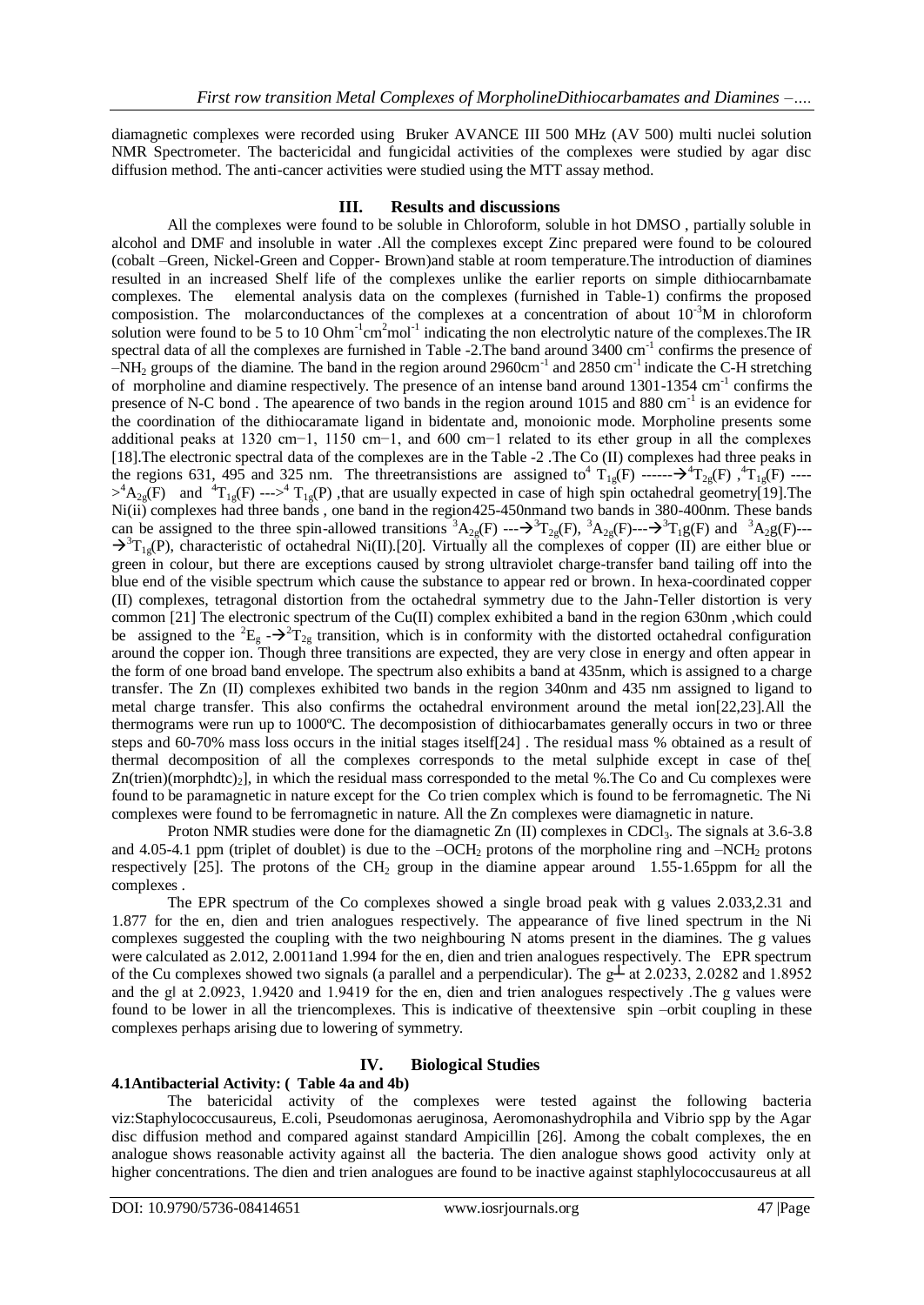cncentrations . The trien complex is the least active of all the Co complexes. Of all the complexes studied ,theNickel complexes were found to be active against all the bacteria. All the complexes were found to be least active at lower concentrations. All the complexes showed moderate activity at higher concentrations. The trien complex was found to show excellent activity towards Staphylococcus aureus. Considering the Cu complexes,the en and trien complexes were inactive at low concentrations but showed excellent activity at higher ranges. The dien complex was active at low concentration against E.Coli, Aeromonashydrophilia and vibrio spp. Amongthe Zn complexes,the en analogue was found to be highly active against all the bacteria except Pseudomonas aeruginosa.Thedien analogue was totally inactive at lower concentrations. The trien complex was found to show better activity at high concentration. Though the Ni complexes were active against all the bacteria , it is the Cu complexes which exhibit activity in par with srandard antibiotic.

#### **4.2Antifungal Studies:**

The Anti fungal activity data is furnished in Table-5.The anti fungal activity of the complexes viz:Candidaalbicans, Aspergillusniger, Rhizopus spp. were testedby the Agar disc diffusion method and compared against standard Amphotericin B[26]The cobalt complexes showed little activity against the fungi tested. All the complexes were inactive against Rhizopus spp. The en and dien Complexes of cobalt were found to show good activity against the other two fungi whereas the trien complex was found to be inactive against Rhizopusniger too. In case of Nickel complexes , reasonable activity towards all the fungi is noticed. Considering the Copper complexes, en analogue is found to be inactive against all the fungi tested whereas the dien complex was found to exhibit excellent activity. The Zn complexes , show excellent activity against all the fungi tested . The en and trien complexes of Cu and Zn were found to be inactive against Candida Albicans .TheDiencomplexes of Cu and Zn were found to be better Anti fungal agents as their activity is almost nearing that of the standard .

#### **4.3Anticancer Activities:**

The Selectivity Index of the complexes are listed in Table –VI.The anticancer activities of these complexes were studied using MTT assay[27] on MCF-7 cell line ( Human Breast Cancer) . In parallel the activity was studied in VERO cell line ( Monkey Kidney normal cell ) The selectivity index[28] of most of the complexes were found to be as high as 16(as indicated in table 5). The selectivity index of the Coppertriencomplex alone was found to be 32, indicating best results. The Zn complexes showed poor activity because the  $IC_{50}$  values are pretty high indicating poor activity at lower concentration. A couple of complexes(Co trien and Nitrien)too are active even at 15.6µg. The concentration for 50 % cell death is found to increase for the dien complex in comparison with the en and trien complexes. The trend is observed in all the metals indicating the lower activity of the diencomplexes.Though many complexes showed poor anti bacterial and antifungal activities , the anticancer activity is very convincing that these complexes could be put into good medicinal applications.

[Selectivity index = $IC_{50}$  for norml cell line / $IC_{50}$  for cancerous cell line]

 $IC_{50}$ : Inhibitory concentrations for 50% cell death in any cell line

| Complexes                           | $%N$ (theo)  | $%s$ (theo)  | %Co(theo)    | $\text{Amax}(nm)$ | Residue% TGA    |
|-------------------------------------|--------------|--------------|--------------|-------------------|-----------------|
|                                     | exp          | Exp          | exp          |                   | (theo)exp       |
| $Co(morphdtc)_{2}(en)$              | (12.63)      | (28.88)      | (13.29)(.22) | 631, 325, 496     | (20.57)20.5     |
| $Co(morph dtc)_{2}(dien)$           | (14.39)      | (26.32)      | (12.12)13.1  | 640,324,497       | (18.7)18.6      |
| $Co(morph dtc)_{2}(train)$          | (15.87)      | (24.18)      | (11.13)11.07 | 642.325.495       | (17.18)16.64    |
| $Ni(morphdtc)_{2}(en)$              | (12.64)13.01 | (28.89)28.60 | (13.25)13.2  | 359,401,425,446   | $(20.47)$ 22.75 |
| $Ni(morphdtc)$ <sub>2</sub> (dien)  | (14.40)4.88  | (26.34)26.57 | (12.08)13.07 | 386,398,428       | $(18.6)$ 18.75  |
| $Ni(morphdtc)$ <sub>2</sub> (trien) | (15.88)15.23 | (24.19)24.87 | (11.10)11.70 | 380, 398, 431     | $(17.14)$ 18.0  |
| Cu(morphdtc) <sub>2</sub> (en)      | (12.5)       | (28.58)      | (14.1)17.3   | 438.5,631         | (21.32)22.5     |
| $Cu(morphdtc)_{2}$ (dien)           | (14.26)      | (26.07)      | (12.9)       | 435,630           | (19.45)20.54    |
| $Cu(morphdtc)$ <sub>2</sub> (trien) | (15.7)       | (23.97)      | (11.8)       | 435.5,631         | (17.89)19.31    |
| Zn(morphdtc) <sub>2</sub> (en)      | (12.45)      | (28.46)      | (14.5)       | 435.324           | (21.65)22.43    |
| $Zn(morphdtc)$ <sub>2</sub> (dien)  | (14.20)      | (25.98)      | (13.27)      | 437,340           | (19.76)21.49    |
| Zn(morphdtc)2(trien)                | (15.68)      | (23.89)      | (12.20)      | 437.340           | (18.17)15.85    |

**Table 1- Elemental composistion and Electronic spectral Data**

## **Table 2: IR Spectral studies(wavnumber in cm-1 )**

| Complexes                           | $vN-H$ (str) | $vC-H(pip)$ | $vC-H(amine)$ | $vC = s$ | $vN-C$ (str) | $vC-S$ (sym) |
|-------------------------------------|--------------|-------------|---------------|----------|--------------|--------------|
|                                     |              |             |               | (asy)    |              |              |
| $Co(morphdtc)_{2}(en)$              | 3448.59      | 2991.01     | 2850.19       | 1236.37  | 1301.95      | 1004.881.47  |
| $Co(morph dtc)$ <sub>2</sub> (dien) | 3435.2       | 2964.59     | 2848.88       | 1228.66  | 1371.39      | 1010.7.881.4 |
| $Co(morph dtc)_{2}(trien)$          | 3442.94      | 2914.56     | 2843.07       | 1224.80  | 1367.5       | 1008.        |
| $Ni(morphdtc)_{2}(en)$              | 3437.15      | 2966.52     | 2854.65       | 1232.5   | 1355.96      | 1018.877     |
| $Ni(morphdtc)_{2}$ (dien)           | 3419.79      | 2929.87     | 2877.79       | 1230.5   | 1332.81      | 1002.884.1   |

DOI: 10.9790/5736-08414651 www.iosrjournals.org 48 |Page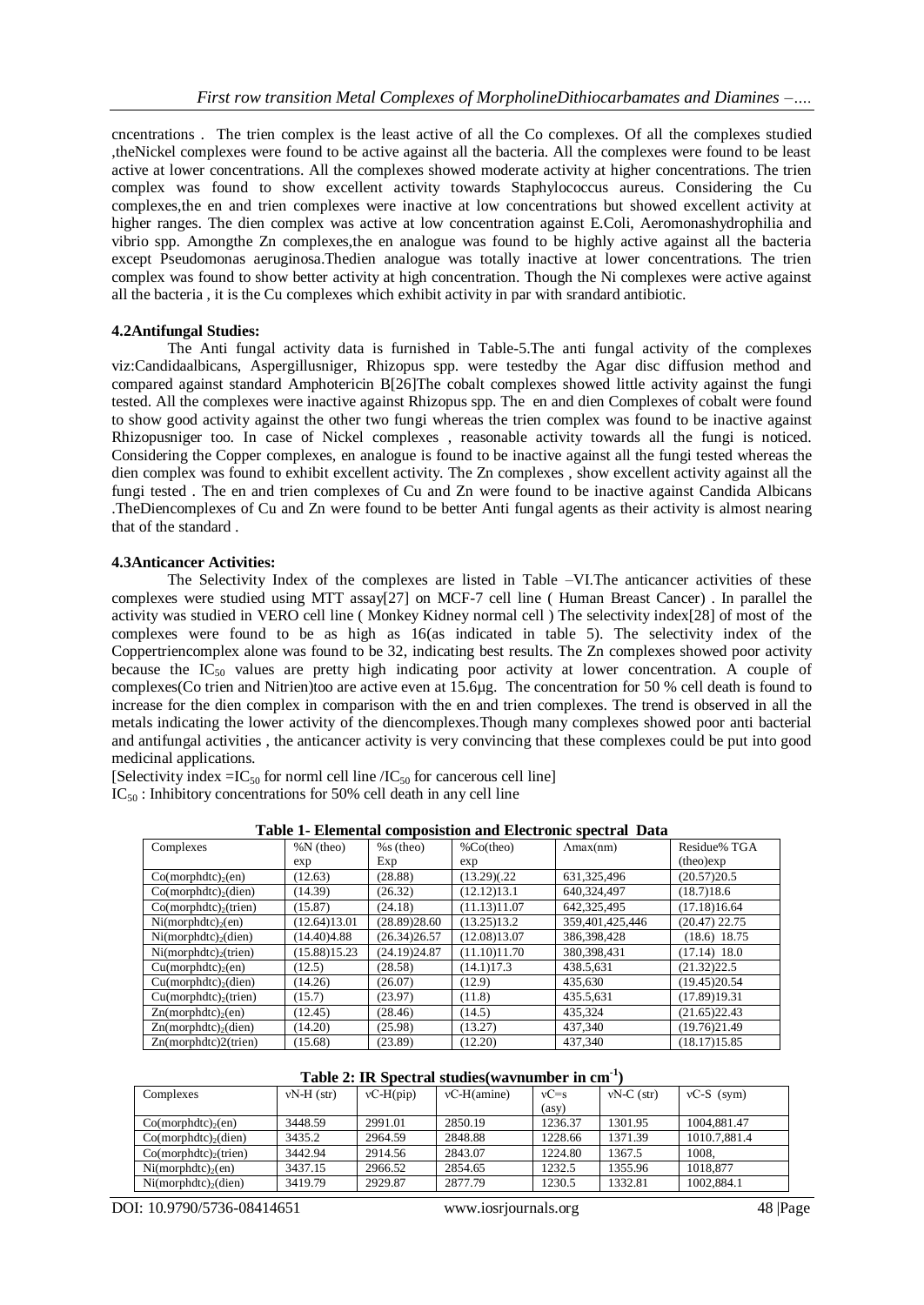| First row transition Metal Complexes of MorpholineDithiocarbamates and Diamines – |  |  |
|-----------------------------------------------------------------------------------|--|--|
|                                                                                   |  |  |

| $Ni(morphdtc)_{2}($ trien)           | 3431.36 | 2964.59 | 2854.65 | 1228.0  | 1357.89 | 1014.883.4     |
|--------------------------------------|---------|---------|---------|---------|---------|----------------|
| $Cu(morphdtc)_{2}(en)$               | 3410    | 2918.3  | 2854.65 | 1228.73 | 1361.74 | 1010.7.877.61  |
| $Cu(morphdtc)_{2}$ (dien)            | 3429.67 | 2960.73 | 2854.65 | 1228.63 | 1357.89 | 1014.5.871.82  |
| $Cu(morphdtc)$ <sub>2</sub> (trien)  | 3454.51 | 2914.44 | 2854.65 | 1226.33 | 1371.89 | 1014.58.881.47 |
| $Zn(morphdtc)$ <sub>2</sub> (en)     | 3380.88 | 2980.73 | 2852.72 | 1230.58 | 1365.60 | 1018.41.881.47 |
| $Zn(morph dtc)$ <sub>2</sub> (dien)  | 3437    | 2960.73 | 2850.79 | 1238.37 | 1350.17 | 1016.49.887.97 |
| $Zn(morph dtc)$ <sub>2</sub> (trien) | 3448.42 | 2982.66 | 2852.72 | 1236.37 | 1354.03 | 1018.41.889.90 |
|                                      |         |         |         |         |         |                |

#### **Table 3: NMR spectral data of Zn complexes(**δ in ppm)

| Complexes              | NCH <sub>2</sub> (morpholine ring) | OCH <sub>2</sub> (morpholine ring) | $-NH2(diamine)$ |
|------------------------|------------------------------------|------------------------------------|-----------------|
| $[Zn(en)$ (morphdtc)2] | 3.75                               | 4.19                               | . .59           |
| [Zn(dien)(morphdtc)2]  | 3.78                               | 4.11                               | . . 59          |
| [Zn(trien)(morphdtc)2] | 3 77                               | 4.12                               | . 56            |

## **Table 4a:Antibacterial Studies of Co and Ni Complexes**

| <b>Complex</b>                     | <b>Bacteria</b>        | Inhibiton Zone(mm) $Conc(\mu g)$ |                          | Standard       |                |
|------------------------------------|------------------------|----------------------------------|--------------------------|----------------|----------------|
| (NUMBER)                           |                        | $1000\mu g$                      | 750 µg                   | $500\mu g$     | $(1\mu g/ml)$  |
|                                    | Staphylococcus aureus  | 7                                | 6                        |                | 8              |
|                                    | E.coli                 | 8                                | 7                        | 5              | 8              |
| [Co <sub>ii</sub> (en)(morphdtc)2] | Pseudomonas aeruginosa | $\overline{7}$                   | 6                        | 5              | 8              |
|                                    | Aeromonashydrophila    | 6                                | $\overline{4}$           | L,             | 7              |
|                                    | Vibrio spp.            | $\overline{7}$                   | 6                        | $\overline{a}$ | $\overline{7}$ |
|                                    | Staphylococcus aureus  | $\overline{a}$                   | $\overline{\phantom{m}}$ | $\overline{a}$ | 14             |
|                                    | E.coli                 | 14                               | 12                       | $\overline{a}$ | 14             |
| $[Co_{ii}(dien)(morphdtc)2]$       | Pseudomonas aeruginosa | 12                               | 8                        | $\overline{a}$ | 12             |
|                                    | Aeromonashydrophila    | 14                               | 12                       | $\overline{a}$ | 14             |
|                                    | Vibrio spp.            | 14                               | 12                       | L,             | 16             |
|                                    | Staphylococcus aureus  | L,                               | $\overline{a}$           | L.             | 6              |
|                                    | E.coli                 | 8                                | $\overline{\phantom{a}}$ | $\overline{a}$ | 7              |
| $[Co_{ii}(trien)(morphdtc)2]$      | Pseudomonas aeruginosa | $\qquad \qquad \blacksquare$     | $\overline{a}$           | $\overline{a}$ | $\blacksquare$ |
|                                    | Aeromonashydrophila    | 6                                | $\overline{a}$           | L,             | 7              |
|                                    | Vibrio spp.            | $\overline{7}$                   | $\overline{a}$           | $\overline{a}$ | 8              |
|                                    | Staphylococcus aureus  | 9                                | 7                        | $\overline{7}$ | 15             |
|                                    | E.coli                 | 7                                | 5                        | $\overline{2}$ | 10             |
| $[Ni_{ii} (en)(morph dtc)2]$       | Pseudomonas aeruginosa | 9                                | $\overline{7}$           | 6              | 11             |
|                                    | Aeromonashydrophila    | 12                               | 8                        | $\overline{4}$ | 12             |
|                                    | Vibrio spp.            | 6                                | 5                        | 3              | 11             |
|                                    | Staphylococcus aureus  | 9                                | $\overline{7}$           | 6              | 13             |
|                                    | E.coli                 | $\overline{7}$                   | 6                        | 5              | 10             |
| $[Ni_{ii}$ (dien)(morph dtc)2]     | Pseudomonas aeruginosa | $\overline{7}$                   | $\overline{4}$           | $\overline{2}$ | 11             |
|                                    | Aeromonashydrophila    | 6                                | 5                        | $\overline{2}$ | 13             |
|                                    | Vibrio spp.            | 6                                | $\overline{4}$           | 3              | 10             |
|                                    | Staphylococcus aureus  | 11                               | 9                        | 6              | 10             |
|                                    | E.coli                 | 6                                | 5                        | 3              | 10             |
| $[Ni_{ii}(trien)(morphdtc)2]$      | Pseudomonas aeruginosa | 9                                | $\overline{7}$           | 6              | 12             |
|                                    | Aeromonashydrophila    | 8                                | 7                        | 5              | 10             |
|                                    | Vibrio spp.            | 6                                | 5                        | 3              | 10             |

## **Table 4b:Antibacterial Studies of Cu and Zn Complexes**

| Complex                        | <b>Bacteria</b>        |                          | Inhibiton Zone(mm) $Conc(\mu g)$ |                          |               |
|--------------------------------|------------------------|--------------------------|----------------------------------|--------------------------|---------------|
| (NUMBER)                       |                        | $1000\mu$ g              | $750 \mu g$                      | $500\mu g$               | $(1\mu g/ml)$ |
|                                | Staphylococcus aureus  |                          |                                  |                          | 14            |
|                                | E.coli                 | 14                       | 12                               |                          | 14            |
| $[Cu_{ii}(en)(morphdtc)2]$     | Pseudomonas aeruginosa | 12                       | 8                                | $\overline{\phantom{a}}$ | 12            |
|                                | Aeromonashydrophila    | 14                       | 12                               |                          | 14            |
|                                | Vibrio spp.            | 14                       | 12                               | ٠                        | 16            |
|                                | Staphylococcus aureus  | 6                        | 4                                | $\overline{a}$           | 7             |
|                                | E.coli                 | $\overline{7}$           | 6                                | 5                        | 8             |
| $[Cu_{ii}$ (dien)(morphdtc)2]  | Pseudomonas aeruginosa | $\overline{\phantom{a}}$ | ٠                                |                          |               |
|                                | Aeromonashydrophila    | 7                        | 6                                | 5                        | 8             |
|                                | Vibrio spp.            | 7                        | 6                                | $\overline{4}$           | 8             |
|                                | Staphylococcus aureus  | 14                       | ۰                                |                          | 14            |
|                                | E.coli                 | 14                       | ۰                                | $\overline{a}$           | 14            |
| $[Cu_{ii}(trien)(morph dtc)2]$ | Pseudomonas aeruginosa | 12                       | ۰                                | $\overline{\phantom{a}}$ | 12            |
|                                | Aeromonashydrophila    | 14                       | ۰                                | $\overline{\phantom{a}}$ | 14            |
|                                | Vibrio spp.            | 14                       | ۰                                |                          | 16            |
|                                | Staphylococcus aureus  | 9                        | 7                                | 6                        | 7             |
|                                | E.coli                 | 7                        | 6                                | $\overline{\phantom{a}}$ | 7             |
| $[Zn_{ii} (en)(morph dtc)2]$   | Pseudomonas aeruginosa | $\overline{\phantom{a}}$ |                                  |                          |               |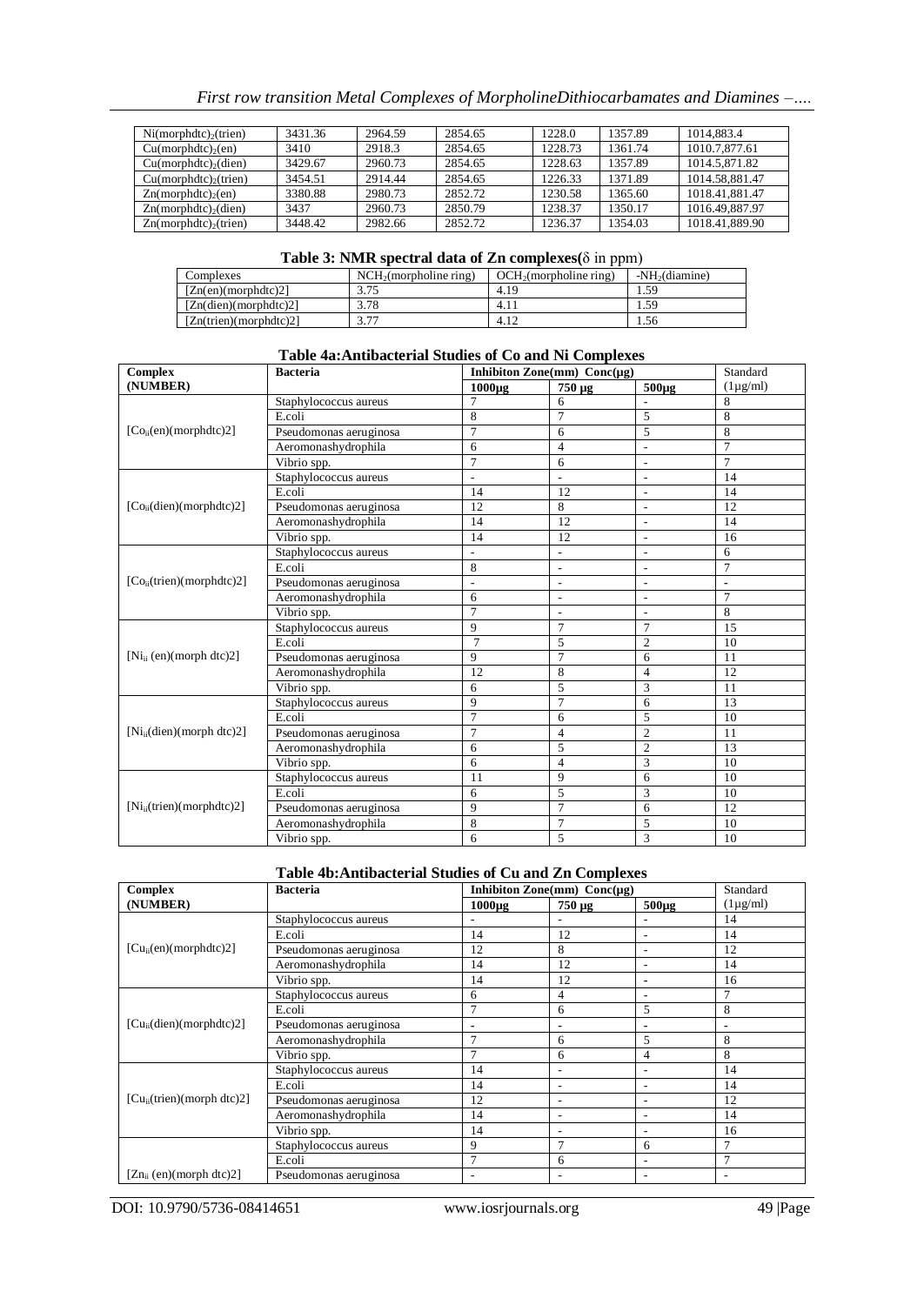# *First row transition Metal Complexes of MorpholineDithiocarbamates and Diamines –….*

|                                | Aeromonashydrophila    | 8  |    | 6 | 8  |
|--------------------------------|------------------------|----|----|---|----|
|                                | Vibrio spp.            | 9  |    |   | 8  |
|                                | Staphylococcus aureus  | 12 | 10 |   | 14 |
|                                | E.coli                 | 14 | 8  |   | 14 |
| $[Zn_{ii}$ (dien)(morph dtc)2] | Pseudomonas aeruginosa | 12 | 10 | - | 12 |
|                                | Aeromonashydrophila    | 12 | 8  |   | 14 |
|                                | Vibrio spp.            | 12 | 8  |   | 16 |
| $[Zn_{ii}(trien)(morphdtc)2]$  | Staphylococcus aureus  | 12 | 8  |   | 14 |
|                                | E.coli                 | 12 | 10 | 8 | 14 |
|                                | Pseudomonas aeruginosa | 12 | 10 | 8 | 12 |
|                                | Aeromonashydrophila    | 12 |    |   | 14 |
|                                | Vibrio spp.            | 12 | 10 | 6 | 16 |

### **Table 5 Anti-Fungal Studies**

| Complexes                             | Fungi            |                              | Zone of Inhibition(mm)     |                          |                |  |
|---------------------------------------|------------------|------------------------------|----------------------------|--------------------------|----------------|--|
|                                       |                  |                              | Concentration( $\mu$ g/ml) |                          |                |  |
|                                       |                  | 1000                         | 750                        | 500                      |                |  |
|                                       | Candida albicans | 5                            | $\overline{\mathbf{4}}$    | 3                        | 6              |  |
| [Co <sub>ii</sub> (en)(morphdtc)2]    | Aspergillusniger | 8                            | $\overline{7}$             | 6                        | $\overline{7}$ |  |
|                                       | Rhizopus spp.    |                              |                            |                          | 8              |  |
|                                       | Candida albicans | $\overline{7}$               | 5                          | 3                        | 8              |  |
| $[Co_{ii}(dien)(morphdtc)2]$          | Aspergillusniger | 8                            | 7                          | 6                        | 8              |  |
|                                       | Rhizopus spp.    | $\overline{\phantom{a}}$     | $\overline{\phantom{a}}$   | ÷,                       | 8              |  |
|                                       | Candida albicans | 6                            | 5                          | 3                        | 7              |  |
| [Co <sub>ii</sub> (trien)(morphdtc)2] | Aspergillusniger | $\overline{\phantom{a}}$     | $\overline{a}$             | L,                       | 8              |  |
|                                       | Rhizopus spp.    | $\qquad \qquad \blacksquare$ | $\overline{a}$             | $\overline{a}$           | 9              |  |
|                                       | Candida albicans | 6                            | 5                          | 5                        | 6              |  |
| $[Ni_{ii}(en)(morphdtc)2]$            | Aspergillusniger | 3                            | $\overline{2}$             | 1                        | 6              |  |
|                                       | Rhizopus spp.    | 8                            | $\overline{7}$             | 5                        | 10             |  |
|                                       | Candida albicans | $\overline{5}$               | 5                          | $\overline{2}$           | 6              |  |
| $[Ni_{ii}(dien)(morphdtc)2]$          | Aspergillusniger | 3                            | $\overline{2}$             | $\mathbf{1}$             | 5              |  |
|                                       | Rhizopus spp.    | 8                            | 7                          | 5                        | 10             |  |
|                                       | Candida albicans | 6                            | 5                          | $\overline{\mathcal{L}}$ | 7              |  |
| [Ni <sub>ii</sub> (trien)(morphdtc)2] | Aspergillusniger | 3                            | $\overline{2}$             | $\mathbf{1}$             | 5              |  |
|                                       | Rhizopus spp.    | 7                            | 6                          | 6                        | 10             |  |
|                                       | Candida albicans | ÷,                           | $\overline{a}$             | ÷,                       | 7              |  |
| $[Cu_{ii}(en)(morphdtc)2]$            | Aspergillusniger | $\blacksquare$               | $\blacksquare$             | L,                       | 5              |  |
|                                       | Rhizopus spp.    | $\qquad \qquad -$            | $\overline{\phantom{0}}$   | $\overline{\phantom{0}}$ | 7              |  |
|                                       | Candida albicans | 7                            | 6                          | 5                        | 7              |  |
| $[Cu_{ii}(dien)(morphdtc)2]$          | Aspergillusniger | 8                            | 7                          | 6                        | 8              |  |
|                                       | Rhizopus spp.    | 8                            | 7                          | 6                        | 9              |  |
|                                       | Candida albicans | $\overline{a}$               | $\overline{a}$             |                          | $\overline{7}$ |  |
| [Cu <sub>ii</sub> (trien)(morphdtc)2] | Aspergillusniger | 8                            | 7                          | 6                        | 7              |  |
|                                       | Rhizopus spp.    | $\overline{7}$               | 6                          | 5                        | 8              |  |
|                                       | Candida albicans | $\overline{a}$               | $\overline{a}$             | $\overline{a}$           | 8              |  |
| $[Zn_{ii}(en)(morphdtc)2]$            | Aspergillusniger | 8                            | 7                          | 6                        | 9              |  |
|                                       | Rhizopus spp.    | 7                            | 6                          | 5                        | 8              |  |
|                                       | Candida albicans | 7                            | 6                          | 5                        | 8              |  |
| $[Zn_{ii}(dien)(morphdtc)2]$          | Aspergillusniger | 8                            | 7                          | 6                        | 9              |  |
|                                       | Rhizopus spp.    | 8                            | 7                          | 6                        | 9              |  |
|                                       | Candida albicans | $\overline{a}$               | $\overline{a}$             |                          | 7              |  |
| $[Zn_{ii}(trien)(morphdtc)2]$         | Aspergillusniger | 6                            | 5                          | $\overline{4}$           | $\overline{7}$ |  |
|                                       | Rhizopus spp.    | 8                            | $\overline{7}$             | 6                        | 9              |  |

#### **Table 6: Anticancer Studies**

| Complex                  | $IC_{50}$ in Vero Cell | $IC_{50}$ in MCF-7 Cell | Selectivity |
|--------------------------|------------------------|-------------------------|-------------|
|                          | $line(\mu g)$          | $line(\mu g)$           | index       |
| $Co(morphdtc)_{2}(en)$   | 250                    | 31.2                    | 8           |
| Co(morphdtc)2(dien)      | 500                    | 125                     | 4           |
| $Co(morph dtc)2$ (trien) | 250                    | 15.6                    | 16          |
| Ni(morph dtc)2(en)       | 500                    | 31.2                    | 16          |
| Ni(morph dtc)2(dien)     | 250                    | 62.5                    | 4           |
| Ni(morphdtc)2(trien)     | 250                    | 15.6                    | 16          |
| Cu(morphdtc)2(en)        | 500                    | 31.2                    | 16          |
| Cu(morphdtc)2(dien)      | 250                    | 62.5                    | 4           |
| Cu(morphdtc)2(trien)     | 500                    | 15.6                    | 32          |
| Zn(morphdtc)2(en)        | 1000                   | 125                     | 4           |
| Zn(morphdtc)2(dien)      | 500                    | 250                     | 2           |
| Zn(morphdtc)2(trien)     | 500                    | 62.5                    | 8           |